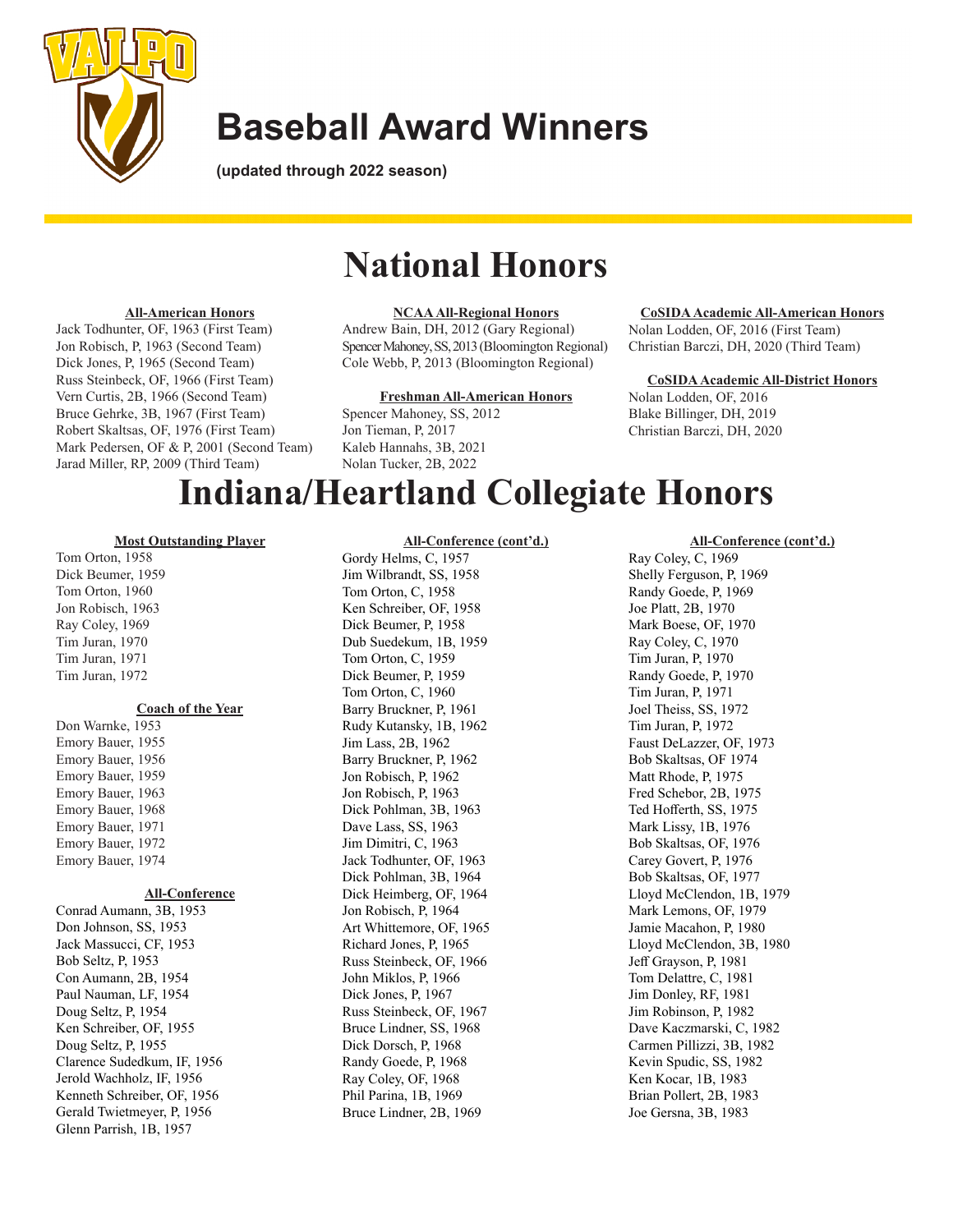

**(updated through 2022 season)**

# **AMCU/Mid-Continent Conference Honors**

**Second Team All-Conference**

**Player of the Year** Mark Pedersen, OF/P, 2001

### **Pitcher of the Year**

Tim Holmes, 2001 Tom Starck, 2003

#### **Newcomer of the Year**

Shawn Lemmons, SS, 1994 Jamie Sykes, OF, 1995 Brian Wolotka, OF, 2001

### **Coach of the Year** Paul Twenge, 2001

#### **First Team All-Conference**

Eric Milholland, C, 1985 Steve Schank, 1B, 1985 Kevin Spudic, 2B, 1985 Tim Holmes, P, 1985 Nolan Frederick, OF, 1986 Steve Wigdor, C, 1987 Dale Polonus, 3B, 1987 Tim Holmes, P, 1987 Bob Bortz, C, 1991 Sam Antkiewicz, C, 1995 West Shawn Lemmons, 3B, 1995 West Jamie Sykes, OF, 1995 West Chuck Donley, P, 1995 West Rob Hadrick, OF, 1996 West Joe Lazewski, P, 1996 West Rob Hadrick, OF, 1997 West Jamie Sykes, OF, 1997 West Todd Poepard, 1B, 1998 West Billy Finn, 3B, 1998 West J.J. Swiatkowski, DH, 1998 West Joe Lazewski, P, 1998 West J.J. Swiatkowski, OF, 1999 Mark Pedersen, DH, 1999 Justin Craker, P, 1999 Sean Galiher, P, 1999 Mark Pedersen, OF & P, 2001 Brian Wolotka, OF, 2001 Jeff Mandsaer, OF, 2002 Marc Boggio, DH, 2003 Tom Starck, SP, 2003 Tom Starck, P, 2004 Michael Arensdorff, 1B, 2005 Kevin Perri, OF, 2005

Dale Polonus, SS, 1988 Ken Manning, OF, 1989 Ken Manning, OF, 1990 Joe Luce, DH, 1990 Jeff Snyder, OF, 1991 Corny Stanley, DH, 1991 Marc Waite, 1B, 1992 Joe Luce, DH, 1992 Jared Hall, DH, 1994 Rick O'Connor, SS, 1995 West Rob Hadrick, OF, 1995 West Chip Pettit, P, 1995 West Chip Pettit, P, 1996 West Josh McIntyre, 2B, 1997 West Ryan Poepard, DH, 1997 West Todd Poepard, 1B, 1999 Chris Moore, SS, 1999 Paul Stavnes, 3B, 1999 Ryan Poepard, OF, 1999 Tony Floros, P, 1999 J.J. Swiatkowski, OF, 2000 Chris Moore, 2B, 2001 Justin Craker, P, 2001 Dan Schrum, 1B, 2002 Marc Boggio, SS, 2002 Brandon Sadler, DH, 2002 Sean Peickert, P, 2002 Sean Peickert, 3B, 2003 Adam Knobel, RP, 2005 Josh Piazza, C, 2006 Kevin Kutansky, OF, 2006 Kyle Obenauf, SP, 2006 Jeff Rickert, SS, 2007 Michael Arensdorff, OF, 2007 Dallas Cawiezell, DH, 2007 Harvey Yergin, SP, 2007

#### **All-Tournament Team**

Ken Kocar, IB, 1984 Bob Bortz, C, 1991 Ken Manning, OF, 1991 Steve Muller, 2B, 1991 Ryan Poepard, OF, 1998 J.J. Swiatkowski, DH, 1998 Chris Moore, SS, 1999 Brian O'Connor, C, 1999 Mark Pedersen, DH, 1999 Paul Stavnes, 3B, 1999 Mark Pedersen, OF, 2000 J.J. Swiatkowski, OF, 2000 Mark Pedersen, OF/P, 2001 Marc Boggio, DH/P, 2003 Sean Peickert, 3B, 2003 Dallas Cawiezell, DH/P, 2007 Zach Rodeghero, OF, 2007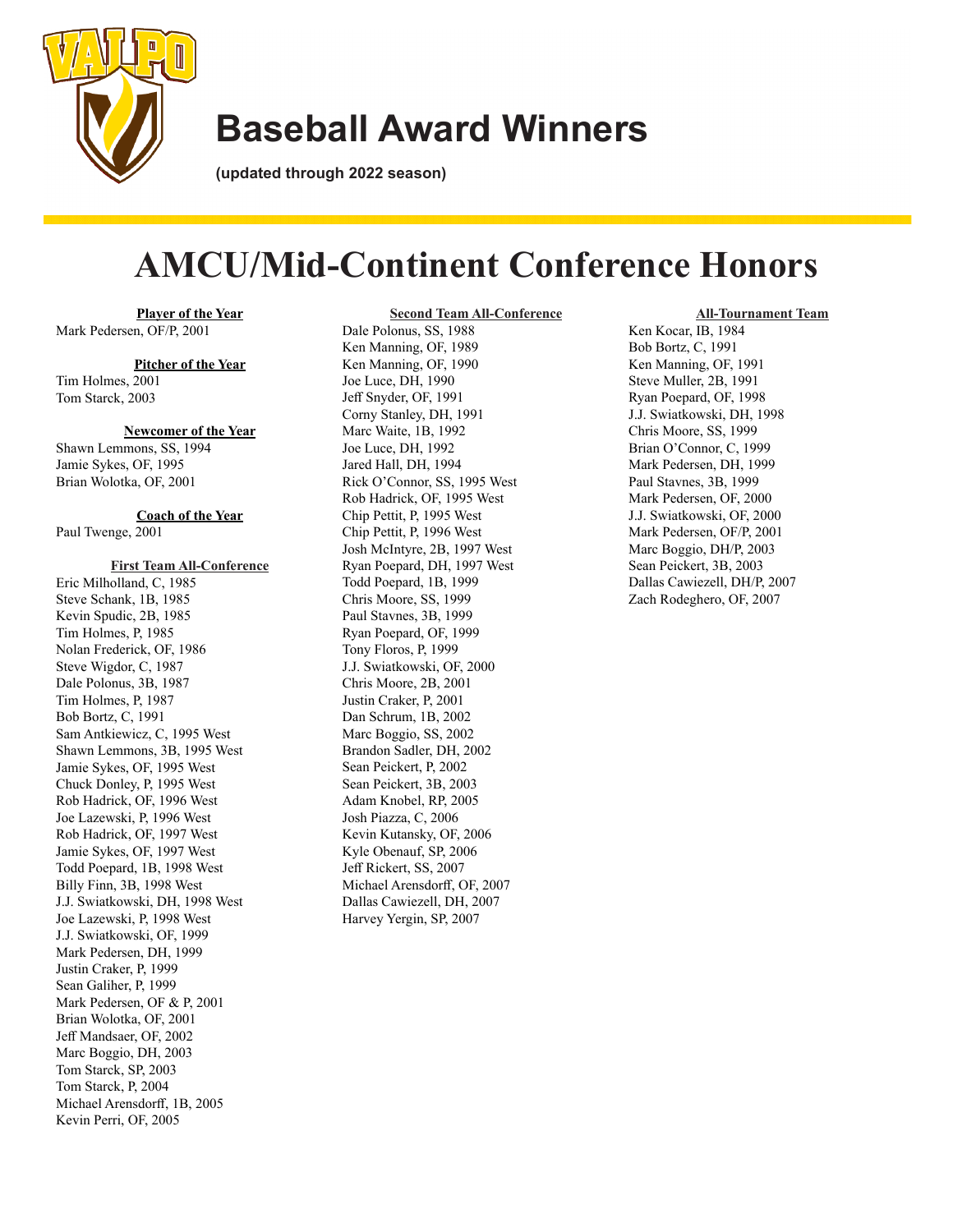

**(updated through 2022 season)**

# **Horizon League Honors**

#### **Pitcher of the Year**

Bryce Shafer, 2010 Kevin Wild, 2012 Dalton Lundeen, 2014 (Co-Pitcher of the Year)

### **Relief Pitcher of the Year**

Karch Kowalczyk, 2013

**Newcomer of the Y ear** Kyle Wormington, 2012

### **Coach of the Year** Tracy Woodson, 2012

#### **First Team All-League**

Zach Rodeghero, OF, 2008 Matt Lenski, C, 2009 Bryce Shafer, P, 2010 Will Hagel, DH, 2011 Spencer Mahoney, SS, 2012 Tanner Vavra, 2B, 2012 Kevin Wild, P, 2012 Andrew Bain, UT, 2013 Spencer Mahoney, SS, 2013 Chris Manning, OF, 2013 Dalton Lundeen, P, 2014 Michael Morman, 3B, 2014 Nate Palace, 1B, 2015 Dalton Lundeen, P, 2016 Shea Molitor, 3B, 2016 Nolan Lodden, OF, 2016 Dan Delaney, DH, 2016

**Second Team All-League** John Giusti, 2B, 2008 Dan DeBruin, OF, 2009 Kyle Gaedele, OF, 2010 Kyle Gaedele, OF, 2011 Robbie Robinson, UT, 2011 Andrew Bain, UT, 2012 Tyler Deetjen, P, 2012 Will Hagel, OF, 2012 Chris Manning, OF, 2012 Elliott Martin, 3B, 2012 Karch Kowalczyk, P, 2013 John Loeffler, 1B, 2013 Tanner Vavra, 2B, 2013 Cole Webb, P, 2013 Chris Manning, OF, 2014 Spencer Mahoney, SS, 2015 Nolan Lodden, OF, 2015 Trevor Haas, P, 2016 Nate Palace, 1B, 2016 Josh Clark, OF, 2016 James Stea, OF, 2017 Jake Hanson, DH, 2017

### **All-Newcomer/Freshman Team**

Steve Godawa, P, 2008 Kyle Gaedele, OF, 2009 Steven Scoby, OF, 2009 Robbie Robinson, UT, 2010 Chris Manning, OF, 2011 Bobby Martin, 3B, 2011 Kevin Upp, P, 2011 Spencer Mahoney, SS, 2012 Elliott Martin, 3B, 2012 Tanner Vavra, 2B, 2012 Kyle Wormington, P, 2012 Chris DeBoo, P, 2013 Bryce Hara, OF, 2013 Cole Webb, P, 2013 Ellis Foreman, P, 2014 Mario Losi, P, 2014 Giovanni Garbella, OF, 2015 Chad Jacob, IF, 2015 Chase Dawson, IF, 2016

Sam Shaikin, IF, 2016 Christian Barczi, DH/OF, 2017 Easton Rhodehouse, P, 2017 Jon Tieman, P, 2017

#### **All-Tournament Team**

Brett Bivens, SS, 2008 Dan DeBruin, OF, 2008 Josh Wallace, 3B, 2008 Kyle Gaedele, OF, 2010 Steven Scoby, OF, 2010 Will Hagel, 1B, 2011 Chris Manning, OF, 2011 Damon McCormick, P, 2011 Michael Morman, 2B, 2011 Robbie Robinson, DH, 2011 Tyler Deetjen, P, 2012 Mark Johnson, OF, 2012 John Loeffler, UT, 2012 Spencer Mahoney, SS, 2012 Tanner Vavra, 2B, 2012 Andrew Bain, DH, 2013 Karch Kowalczyk, P, 2013 Dalton Lundeen, P, 2013 Spencer Mahoney, SS, 2013 Chris Manning, OF, 2013 Andrew Bynum, 1B, 2014 Dalton Lundeen, P, 2015 Nolan Lodden, OF, 2016 James Stea, OF, 2016 Chase Dawson, IF, 2016 Dan Delaney, DH, 2016

### **Tournament Most Valuable Player**

Mark Johnson, 2012 Karch Kowalczyk, 2013